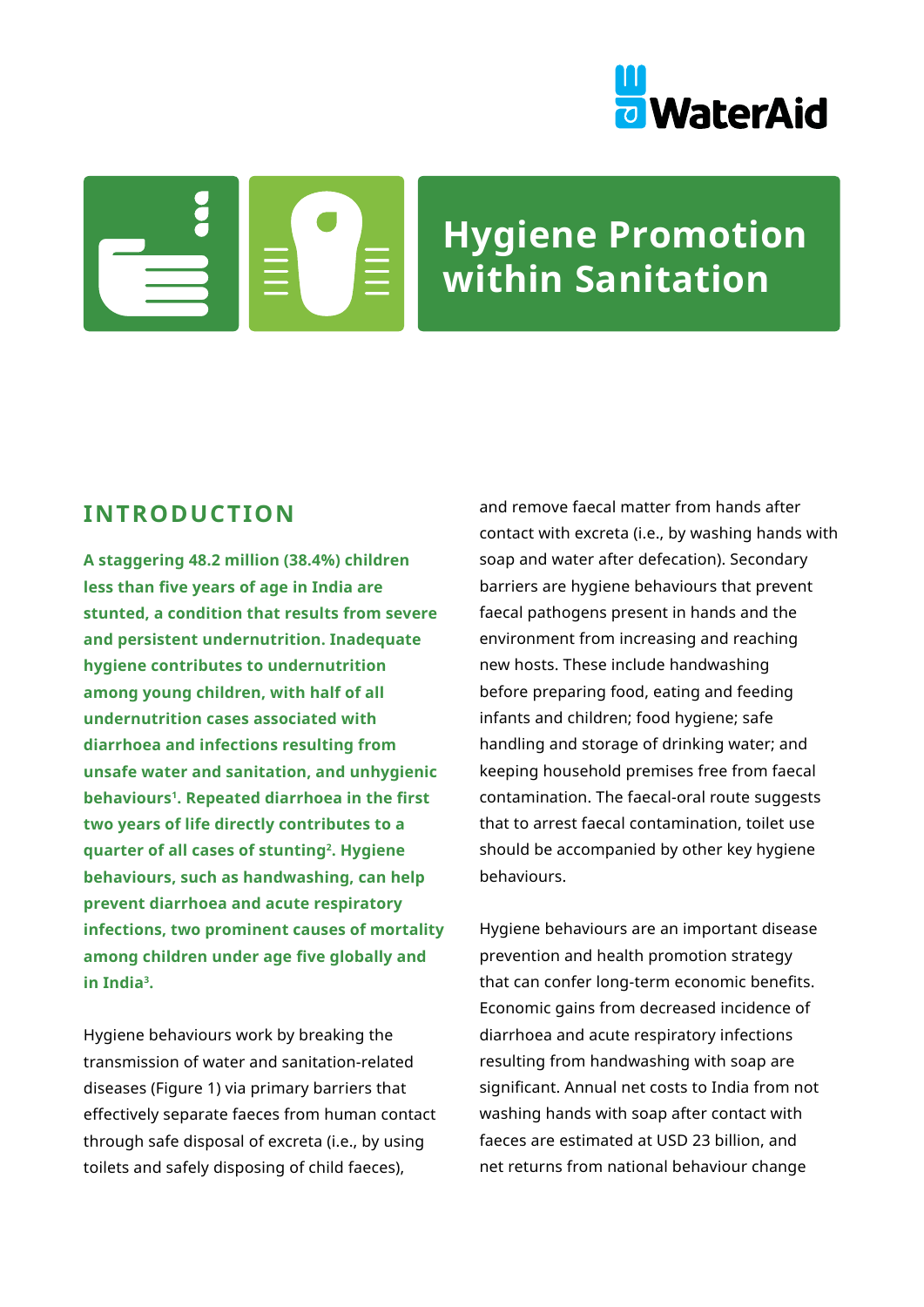



#### **Figure 1: Faecal-oral route of transmission of diseases**

programmes aimed at handwashing are estimated to be USD 5.6 billion, at USD 23 per disability-adjusted life year (DALY) avoided<sup>4</sup>.

Against this backdrop, this paper discusses three key hygiene behaviours relevant in the context of sanitation and child and adolescent health: handwashing with soap at critical times, safe disposal of child faeces and menstrual hygiene. It also proposes how attention to hygiene behaviours can be integrated into multi-sectoral policies and programmes.

# **1. HANDWASHING WITH SOAP**

Handwashing comprises cleaning hands with soap and water at critical times: after defecation, after cleaning a child's bottom,

before feeding infants/children, before eating and before food preparation. Washing hands with soap at these moments is estimated to reduce diarrhoeal diseases by 47% and respiratory infections by 23%, having tremendous health benefits for children<sup>5</sup>.

Evidence suggests that knowledge of handwashing is high, yet the actual practice of handwashing with soap at critical times is much lower. The National Family Health Survey (NFHS) 4 (2015-16) found that a vast majority of rural households surveyed (96.3%) had a place to wash hands. Of the available handwashing spaces, 49.4% had soap and water, 19.4% had only water, and 11.5% did not have water or any cleansing agent<sup>6</sup>, suggesting that handwashing with soap may not be a common practice. A cross-sectional study on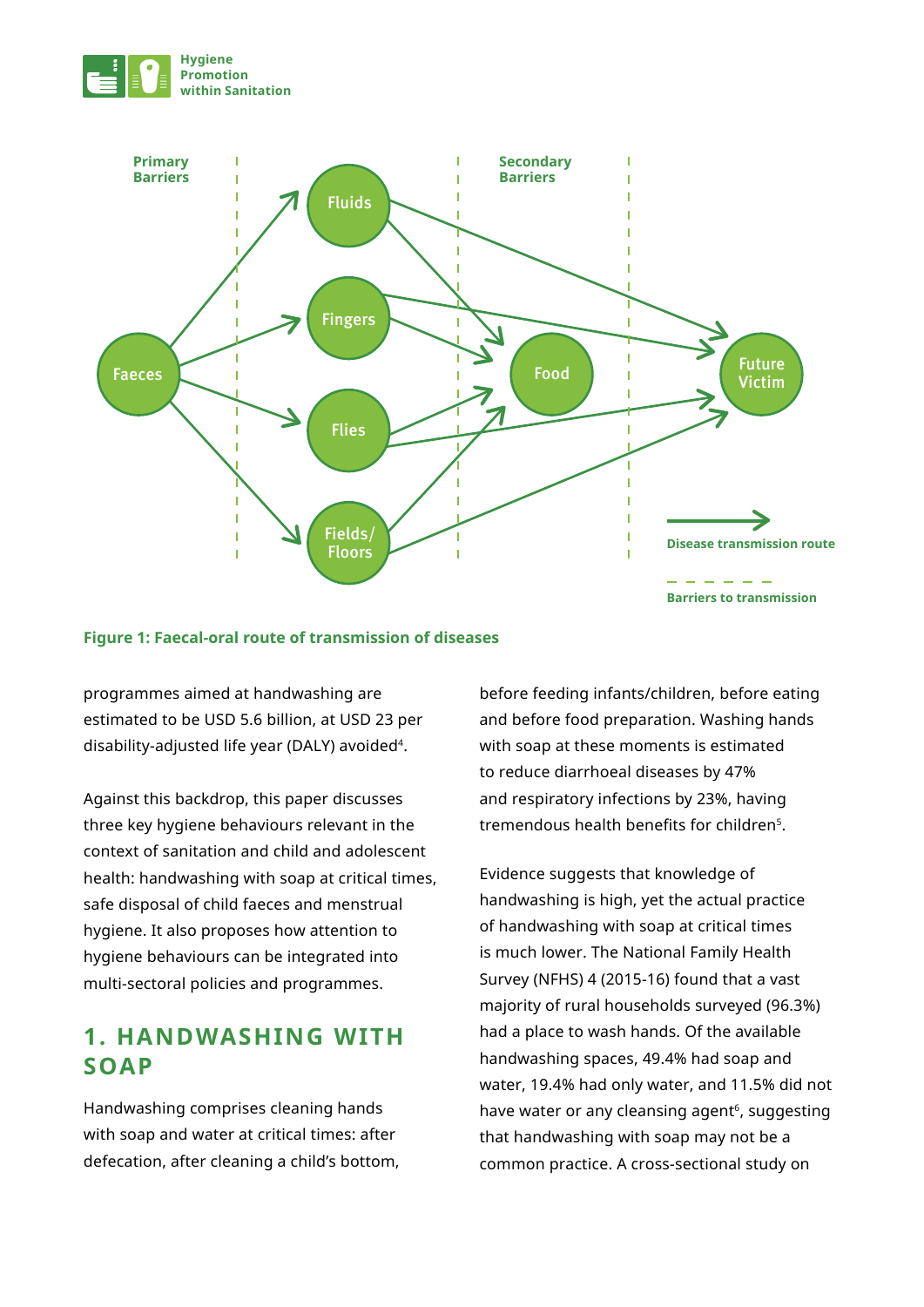handwashing knowledge and practices in four Indian states found high rates of handwashing after defecation (99.3%) and before eating (91.9%), but lower rates at other critical times related to childcare activities, particularly when feeding infants and young children (26.3%), and disposing of child faeces (16.7%). Soap was the preferred cleansing agent for activities that involved contact with faecal matter, that is, after defecation, washing a child's bottom and disposing of child faeces. For activities that did not involve such contact, between two-fifths and a half of the respondents used water alone to clean their hands7.

## **What works to promote handwashing at critical times?**

Washing hands with soap at recommended times requires functional facilities—that is, handwashing stations with soap and a source of clean water—are available, and that good handwashing habits are perceived to be important, internalised and practised<sup>8</sup>. The lack of infrastructure can hinder handwashing even among those who are aware of its importance and have favourable attitudes towards the behaviour9. To improve handwashing at critical times, interventions will have to consider the following:

Presence and placement of handwashing infrastructure, visual cues and reminders to create an environment favourable to habit formation. In rural Bangladesh, primary school students were more likely to wash their hands when guided by footprints leading from the toilet to the handwashing station, and handprints on the handwashing station<sup>10</sup>. Posters informing about critical times to

# **KEY TAKEAWAYS FOR HANDWASHING INTERVENTIONS**

- 1. Presence of functional handwashing space, soap and water.
- 2. Placement of handwashing stations at locations where handwashing is needed, such as toilets and eating areas.
- 3. Visual reminders and cues to wash hands.
- 4. Increasing knowledge of the importance of handwashing, critical times and handwashing steps.
- 5. Targeting psychological drivers– nurture, disgust, affiliation and social status.
- 6. Multi-modal interventions with message reinforcement.

wash hands and handwashing steps, placed at strategic locations like near the toilet and handwashing stations or near the eating area in schools and households, encourage handwashing<sup>11</sup>.

Increasing knowledge by training influencer groups—for example, schoolteachers, frontline workers, peer educators and parents—to impart hygiene education to children, mothers and caregivers. Such education must emphasise: 1) the importance of hand hygiene to protect against illness; 2) handwashing with soap at recommended times (after defecation, before eating); and 3) handwashing steps $12$ . Hygiene education, while essential, may itself be insufficient to bring about a change in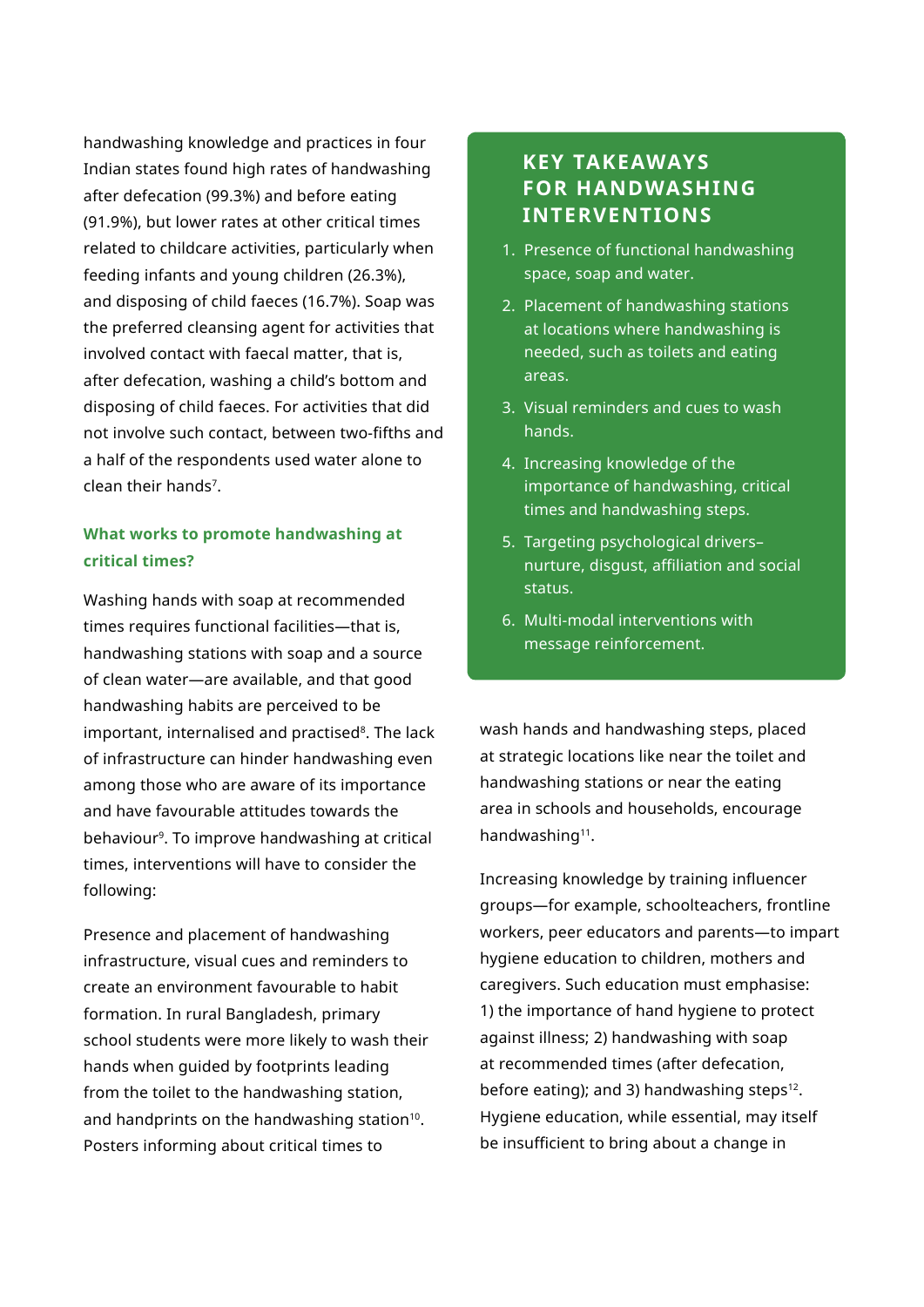



**Children washing hands while attending pre-school in Harijan Basti slum in New Delhi, India**

hygiene behaviour and sustain it, as it may not effectively change the intention to wash hands with soap<sup>13</sup>.

Interventions using psychological factors enhance knowledge of the importance of handwashing and handwashing steps. Such interventions use emotive drivers of nurture, disgust, affiliation and social status to trigger and sustain handwashing practices<sup>14</sup>. The Super Amma campaign in Chittoor in Andhra Pradesh targeted key emotional drivers of disgust, the desire to avoid and remove contamination; nurture, the desire for a happy and thriving child; status, the desire to have greater access to resources than others; and affiliation, the

desire to fit in. The comprehensive campaign had community- and school-based events, involving animated films, comic skits and public pledging ceremonies, during which mothers promised to wash their hands at critical times and to help their children do so as well.

*Mutli-modal interventions:* There is some evidence that communities that receive multiple interventions and reinforcement of hygiene messages and behaviours demonstrate higher rates of self-reported handwashing with soap after contact with faecal matter<sup>15</sup>. In Nepal, WaterAid integrated hygiene promotion into the country's routine immunisation programme, using the behaviour-centred design approach<sup>16</sup>.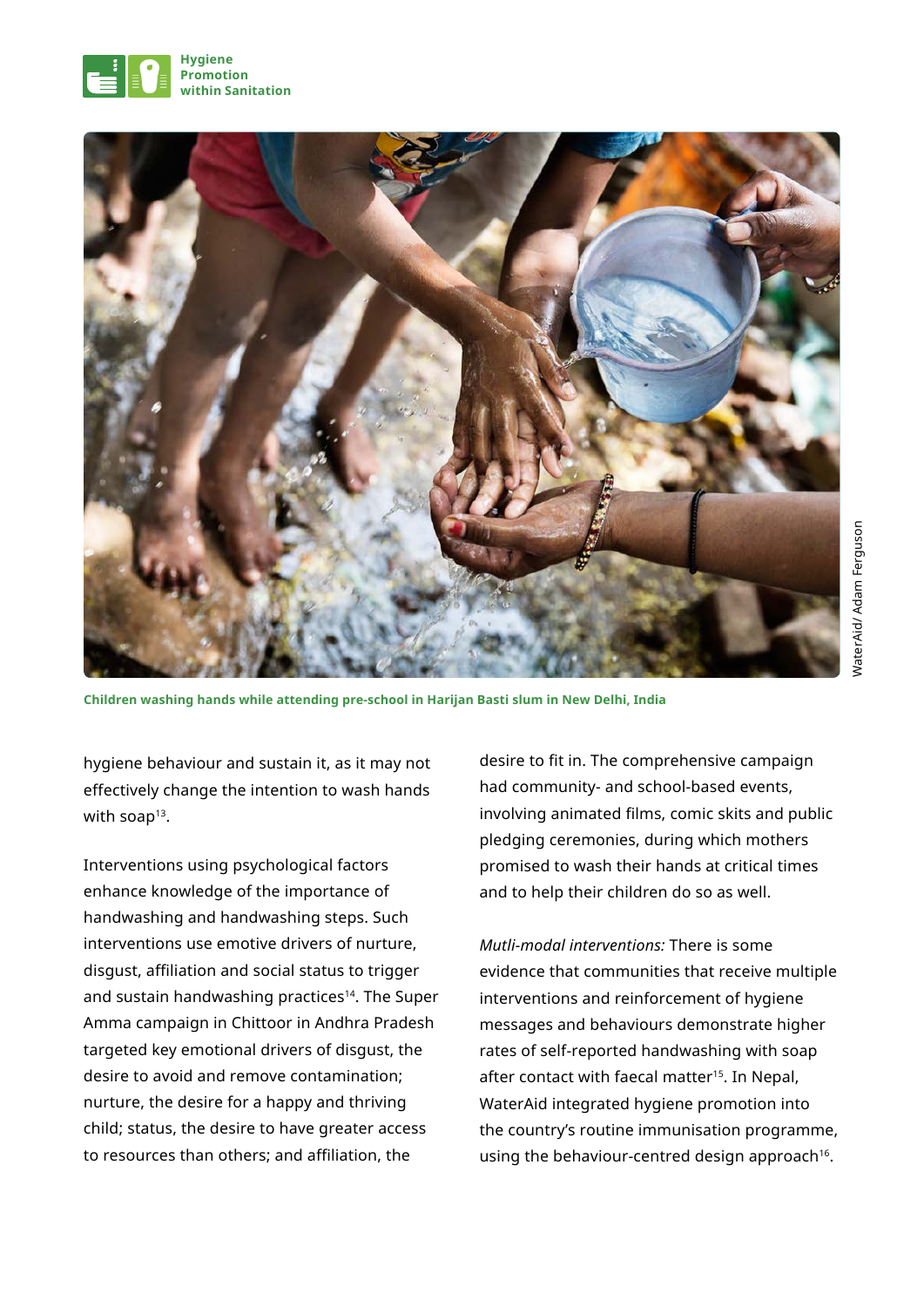The yearlong intervention worked with mothers and caregivers of infants (0-12 months). On average, five contacts were made with mothers, providing information; addressing key emotive drivers related to handwashing at critical times (particularly nurture and social status); restructuring the home environment to make it more convenient to wash hands after defecation and before preparing food and feeding a child; and placing visual reminders for handwashing at strategic places in the house. The intervention has been successful in improving hand hygiene among mothers of voung children<sup>17</sup>.

# **2. SAFE DISPOSAL OF INFANT AND CHILD FAECES**

A child's stool is considered to be disposed of safely when the child uses the toilet/latrine, or when the faeces is put or rinsed in the toilet/ latrine or buried properly. In contrast, unsafe disposal of child faeces occurs when the faeces is put or rinsed in a drain or ditch, thrown in the garbage or left in the open<sup>18</sup>.

Young children's stool is commonly perceived to be less harmful than adults' faeces<sup>19,20</sup> and is often discarded in the open or buried $21,22$ . This perception is contradictory to the evidence that children's faeces have more harmful pathogens given the higher incidence of enteric infections among young children than among adults<sup>23,24</sup>. Young children are more vulnerable to ingesting faecal pathogens than adults. Mouthing, whereby children put their hands and objects in their mouths; geophagia, the practice of eating mud, clay, chalk; and physical exploration of their environment increase children's exposure



#### **Figure 2: Safe disposal of child faeces by access to toilet**

to faecal pathogens present in their living environment<sup>25,26,27,28</sup>. Globally, evidence suggests that children whose stools were disposed of in an unsafe manner are at a greater risk of diarrhoea than children whose stools are safely disposed in latrine<sup>29,30,31</sup>. An analysis of the National Family Health Survey 3 data for India revealed that children whose stools were dealt with inappropriately had 11% greater odds of diarrhoea as compared to children whose excreta was appropriately handled. Further, an increase in the unsafe disposal of children's stool at the community level significantly increased the risk of diarrhoea in children, more than the improper disposal of the index child's stool alone<sup>32</sup>.

The National Family Health Survey 4 (2015-16)<sup>33</sup> found that only 36.1% of mothers with children under five years of age disposed of their child's faeces safely. The survey findings also suggest that access to improved sanitation may be associated with safer practices (Figure 2).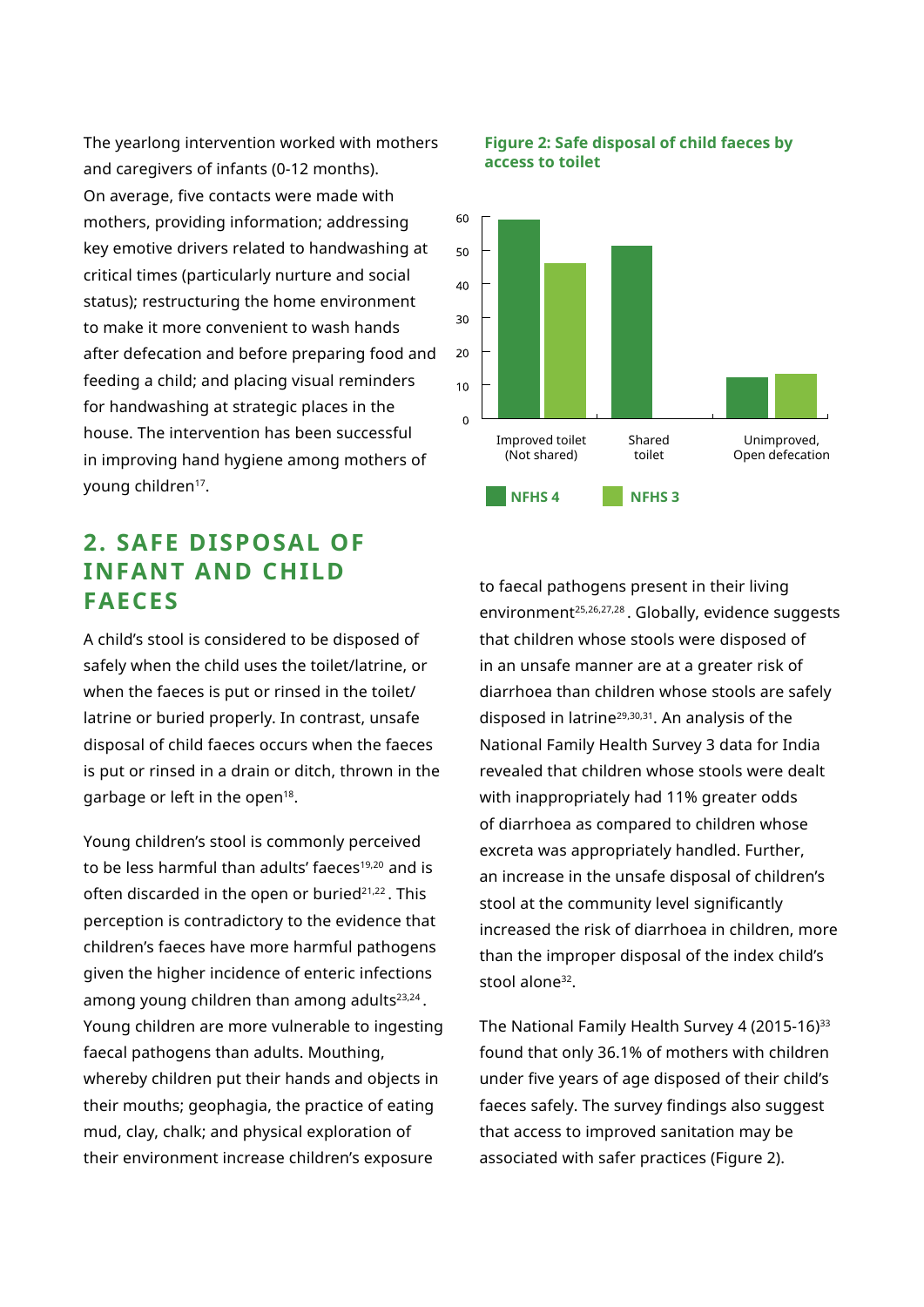

### **What works to promote safe disposal of child faeces?**

To engender safe disposal of child faeces, interventions will have to consider the following:

*Improved sanitation and related hardware for children:* A latrine in a house can increase safe disposal of children's stool<sup>34</sup>. Specific hardware interventions for children include: 1) reusable traditional cloth diapers for children that capture faeces, making it easier to discard it in toilets; 2) Child-friendly potties at homes and anganwadi centres that are easy to use, transport, clean and empty/rinse into the latrines; 3) Latrine seats appropriate for children at homes and anganwadi centres; and 4) scoopers to pick up child faeces from the floor/ ground to dispose it of safely.

Behaviour change interventions must be directed towards caregivers of children under five and focus on:

- Changing caregivers' perception of the harmfulness of child faeces
- Providing information on how unsafe disposal of children's stool can harm their health
- Informing caregivers in the household and in anganwadis about the benefits of using potties for children and the safe disposal of child faeces
- Providing information and support to caregivers in households and anganwadis on solutions for safe disposal and training children on potty use
- Training older children, more than two years, to use the child potty or toilet

# **KEY TAKEAWAYS FOR SAFE DISPOSAL OF CHILD FAECES INTERVENTIONS**

- 1. Presence of functional latrine in the household.
- 2. Child friendly potties or child appropriate latrine seats, and scoopers to pick up faeces.
- 3. Targeting of caregivers in homes and anganwadis with hygiene promotion and behaviour change strategies.
- 4. Demonstrations on how older children can be assisted and taught to use the latrine.

# **3. MENSTRUAL HYGIENE MANAGEMENT (MHM)**

Menstrual hygiene requires three things: one, that women and adolescent girls use a clean material to absorb or collect blood that can be changed in privacy as often as necessary for the duration of the menstruation period; two, that they use soap and water for washing the body as required; and three, that they have access to facilities to dispose of used menstrual management materials<sup>35</sup>. Ensuring menstrual hygiene also entails improving the knowledge of menstruation and related hygiene practices, and addressing societal beliefs and taboos surrounding menstruation.

India has over 300 million girls and women of reproductive age (15-49 years), a majority of whom menstruate every month. Menstruation is a normal physiological phenomenon, yet it is surrounded by taboos,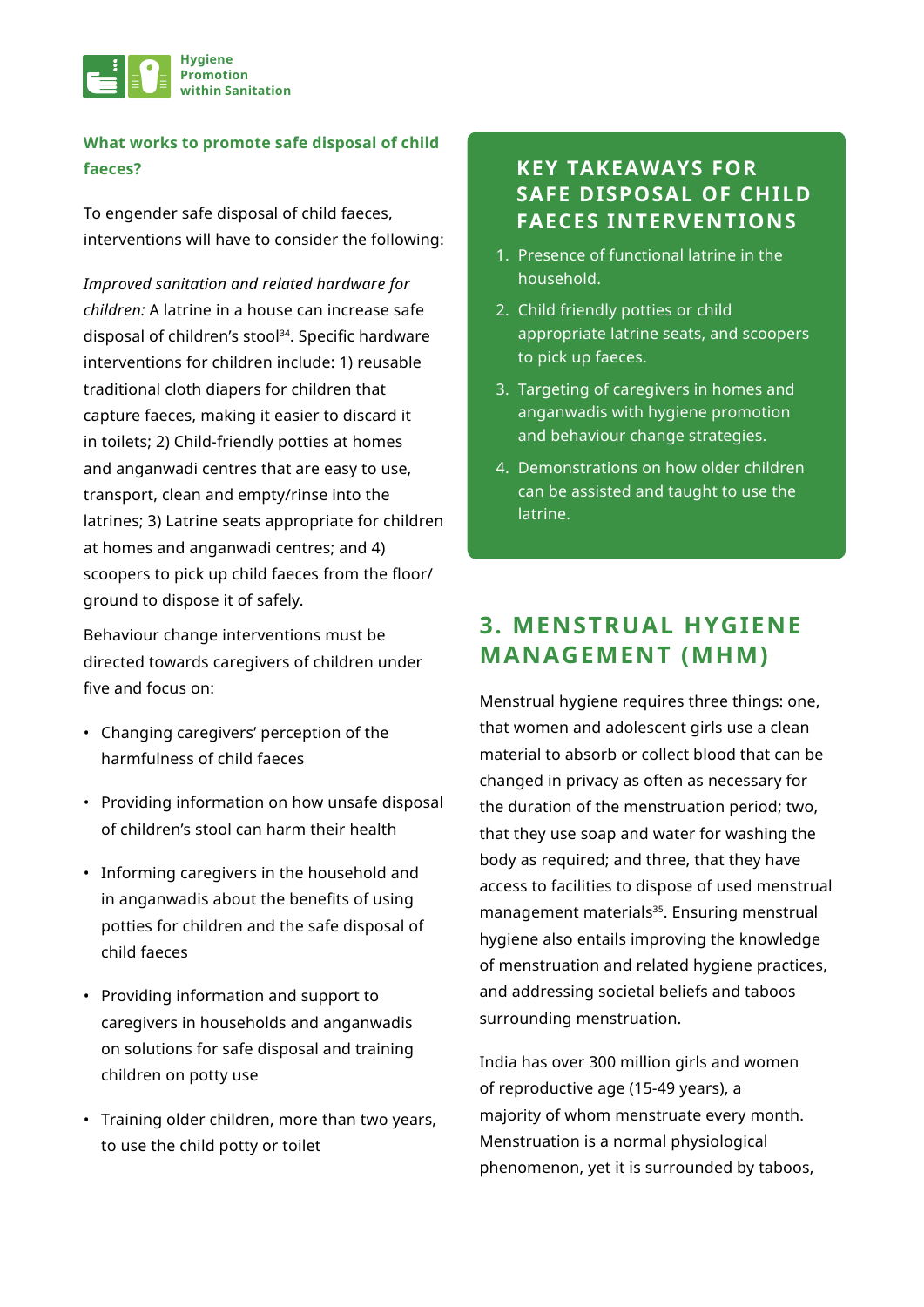

**Safe disposal of child faeces session in an anganwadi in Raichur, Karnataka**

myths and misconceptions. Because of the culture of silence and shame, women and girls are unprepared for menarche (the first menstruation) and are unable to manage their menses in a safe and hygienic way. This, in turn, makes them susceptible to reproductive tract infections, stress and anxiety and gender-based violence. It also contributes to absenteeism from school and the workplace. A systematic review found that only 48% of adolescent girls in India were aware of menstruation before menarche, and only 55% considered menstruation normal<sup>36</sup>. The National Family and Health Survey 4 reported that only 57.6% of young women, in the age group of 15-24 years, used a hygienic method of protection during their menses<sup>37</sup>.

# **KEY TAKEAWAYS FOR MENSTRUAL HYGIENE MANAGEMENT INTERVENTIONS**

- 1. Increase awareness and tackle inequitable gender norms.
- 2. Provide a basket of safe menstrual hygiene products with comprehensive information to enable girls, women to make a choice.
- 3. Sanitation facilities to be responsive to menstrual hygiene needs, including water for facilities, disposal facilities and design features that allow for privacy and safety.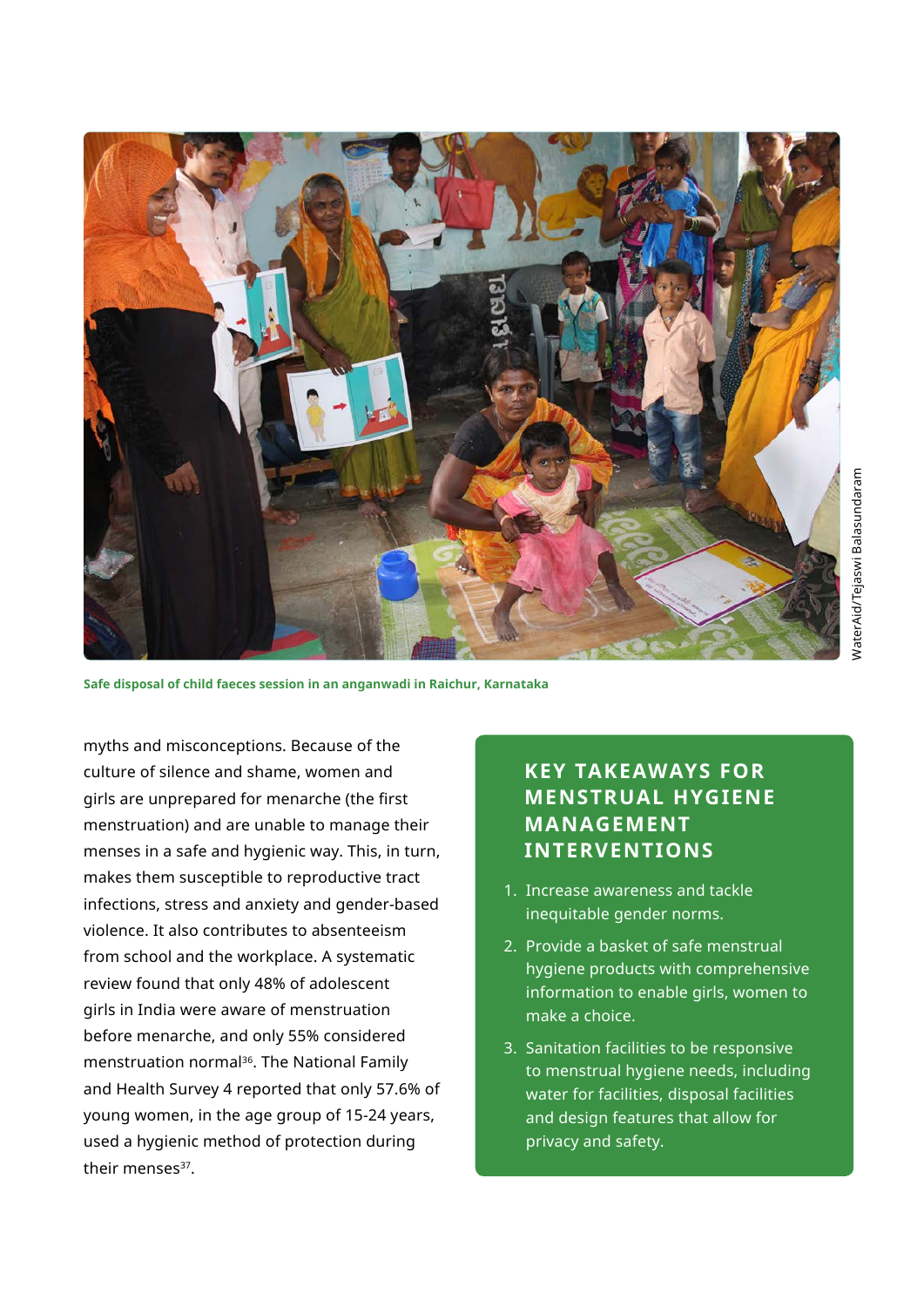



NaterAid/Poulomi Basu WaterAid/ Poulomi Basu

**Pooja Bharti, a community leader talking about menstrual hygiene and women's health to community women in Juhi Bamburiha, Kanpur, India.**

Access to safe and private water, sanitation and hygiene (WASH) facilities is central to enabling girls to manage their menses hygienically. Research finds that when gender-segregated toilets are not available at schools, worksites or public spaces, girls and women tend to stay at home, missing school or work days, or use unsafe sanitation facilities, or not use any facility at all<sup>38</sup>. While the exact pathways by which inadequate WASH in schools affects absenteeism is being studied, some research shows that girls can miss up to 10% of their school days during menstruation<sup>39</sup>. In India, almost a quarter of girls reported remaining absent from school during menses<sup>40</sup>. When latrines are inaccessible and unsafe, girls may

use a menstrual absorbent longer than they should, causing discomfort and staining. Such practice may also place them at the risk of catching infections.

# **What works to promote menstrual hygiene management?**

Interventions increasing awareness and tackling harmful social norms through comprehensive information on menstruation and menstrual hygiene practices, including product use and disposal.

Menstrual hygiene product interventions focused on informed product choice, where girls are presented with a basket of products,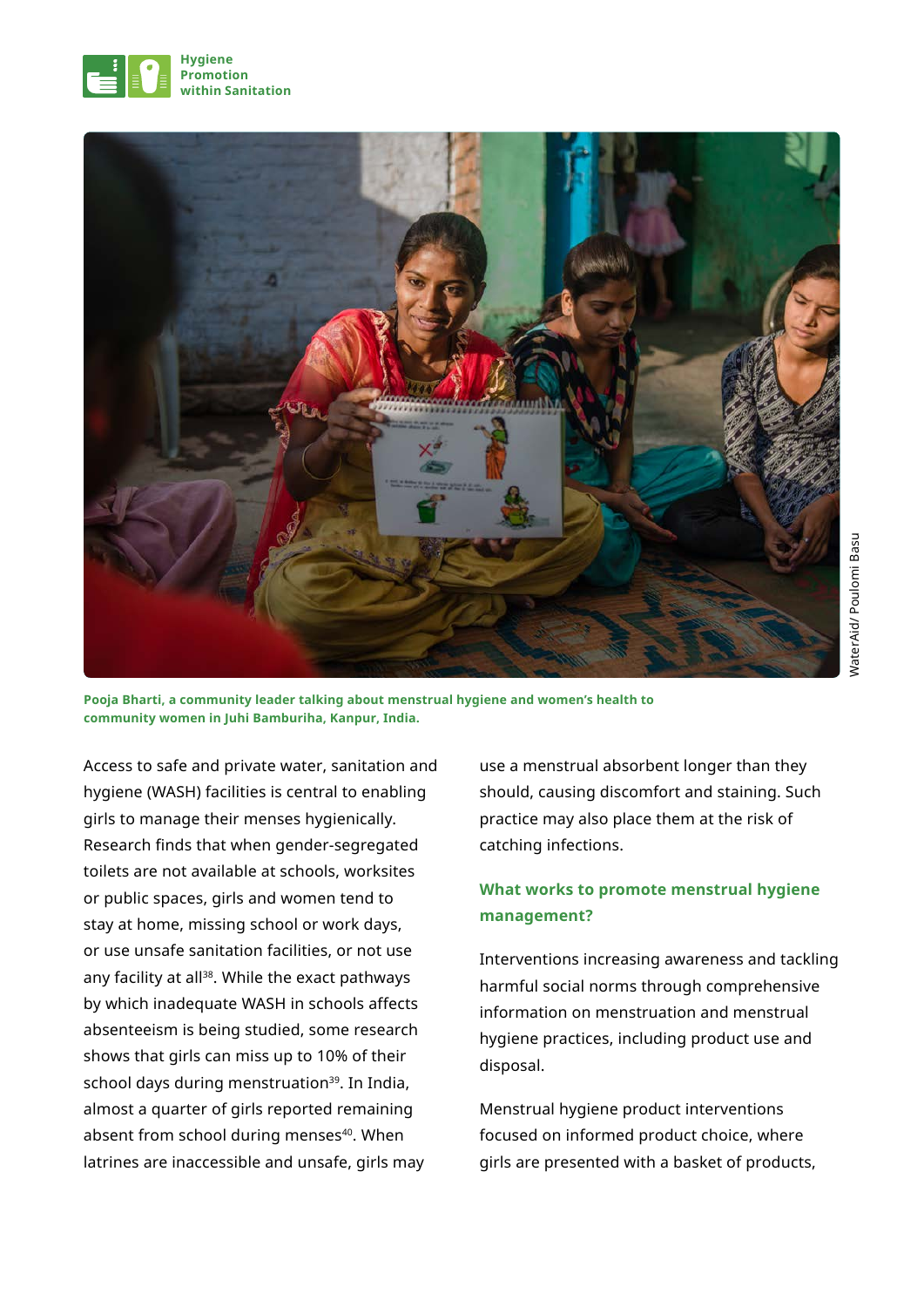along with comprehensive information on the advantages and disadvantages of each, instructions for hygienic use and disposal and cost considerations. Such an approach does not impose any single product on a girl, rather it encourages her to select products that best suit her needs and environment.

Sanitation interventions must recognise that girls and women have distinct sanitation needs, and should be tailored to meet these needs, especially in schools. Sanitation facilities responsive to menstrual hygiene management must include: 1) separate toilets for women/ girls that are functional, clean, private and safe; 2) access to water; 3) access to safe disposal mechanisms; and 4) storage facilities (hook, nook, and shelf). Additional amenities include a separate resting and changing space with access to menstrual hygiene products, and spaces for washing and drying cloth absorbents<sup>41</sup>. Such facilities should be available at home, in communities, at public spaces and educational and work sites<sup>42</sup>.

Disposal of menstrual waste is a growing concern given the increase in the use of disposable sanitary pads. The favoured disposal option in India is incinerators. However, few safe incinerators exist in India given that most are poorly designed and constructed, and do not adhere to emission standards. To address this, the Ministry of Drinking Water and Sanitation's Solid and Liquid Waste Management guidelines do pay attention to the management of menstrual waste through a resource book that describes menstrual waste management options<sup>43</sup>.

# **CURRENT STATUS OF HYGIENE PROMOTION IN HEALTH, NUTRITION, AND EDUCATION PROGRAMMES**

Given the critical role of hygiene behaviour for child health and nutrition, hygiene promotion is recognised as a component in some health and nutrition programmes and schemes under the ministries of health and family welfare (MoHFW); women and child development (MWCD); and human resource development (MHRD). Other programmes serving women, children and adolescents do not explicitly include hygiene, but do provide opportunities for hygiene integration.

Table 1 on next page presents key programmes and schemes of MoHFW, MWCD, MHRD and the Ministry of Drinking Water and Sanitation (MDWS) and indicates the extent to which these initiatives address handwashing with soap, safe disposal of child faeces and menstrual hygiene.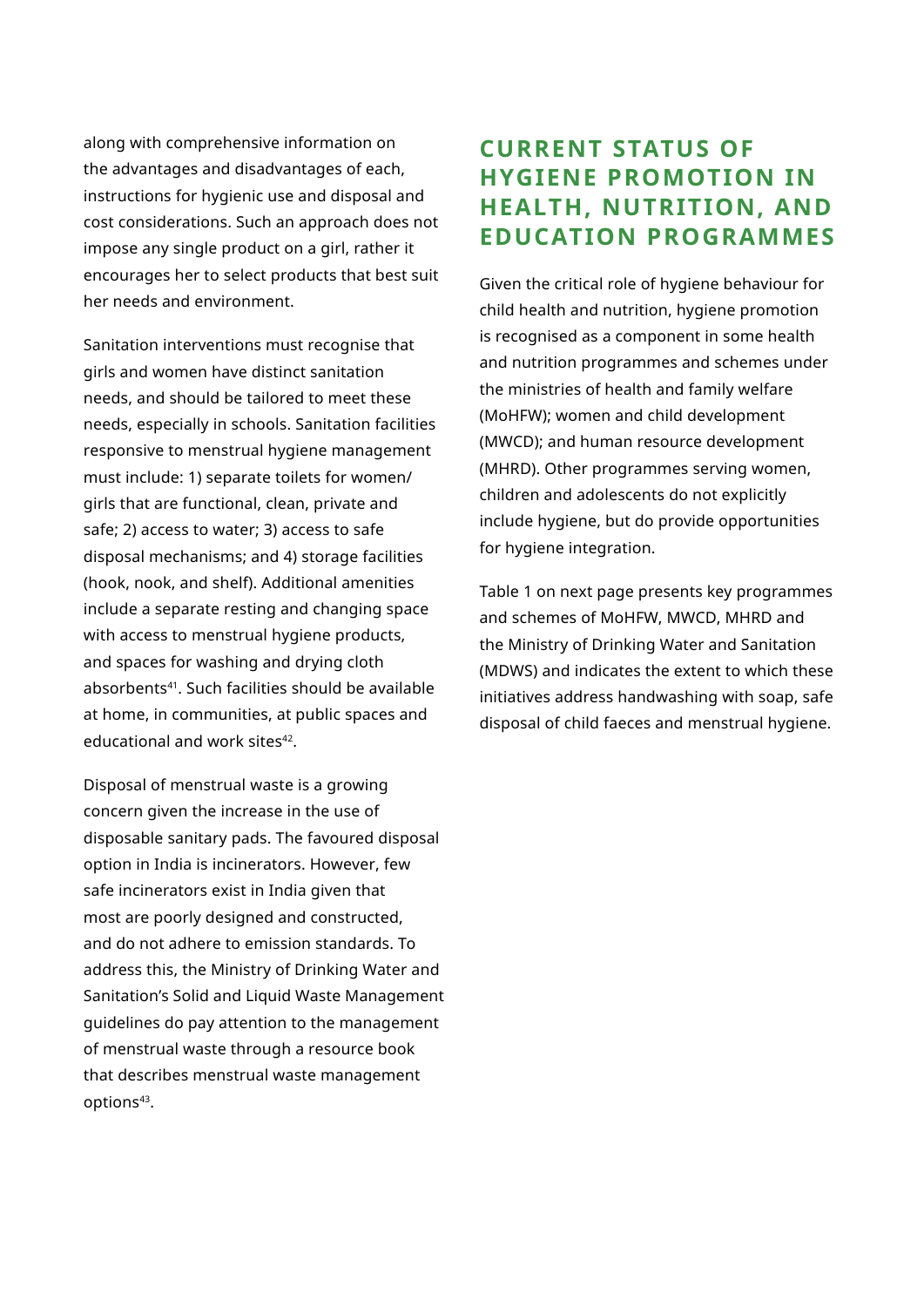

| <b>Ministry</b>                                                       | <b>Programme</b>                                                     | <b>Target group</b>                                      | <b>Service</b><br>provided by                            | <b>Current status of</b><br>hygiene promotion |                                  |                                 |
|-----------------------------------------------------------------------|----------------------------------------------------------------------|----------------------------------------------------------|----------------------------------------------------------|-----------------------------------------------|----------------------------------|---------------------------------|
|                                                                       |                                                                      |                                                          |                                                          | Hand<br>hygiene                               | Safe disposal<br>of child faeces | <b>MHM</b>                      |
| National Health Mission<br><b>M</b> oHFW                              | Pradhan Mantri Surakshit<br>Matritva Abhiyan (for<br>antenatal care) | Pregnant women                                           | Health care<br>providers                                 |                                               |                                  | For post-<br>partum<br>bleeding |
|                                                                       | Mother-child protection<br>card                                      | Pregnant<br>women, mothers,<br>children under 3          | Auxiliary nurse<br>midwife (ANM),<br>Anganwadi<br>worker |                                               |                                  |                                 |
|                                                                       | Rashtriya Bal Swasthya<br>Karyakram                                  | Children,<br>adolescents                                 | Accredited<br>social health<br>activist (ASHA)           |                                               |                                  |                                 |
|                                                                       | Home-based newborn care                                              | Newborns and<br>their mothers                            | <b>ASHA</b>                                              |                                               |                                  |                                 |
|                                                                       | Routine immunisation                                                 | Children                                                 | Doctors,<br>ANM, ASHA,<br>Anganwadi<br>worker            |                                               |                                  |                                 |
|                                                                       | Infant and young child<br>feeding                                    | Mothers,<br>caregivers                                   | Yashodha,<br>ANM, ASHA                                   |                                               |                                  |                                 |
|                                                                       | <b>Intensified Diarrhoea</b><br>Control Fortnight                    | Mothers,<br>caregivers                                   | ASHA, ANM                                                |                                               |                                  |                                 |
|                                                                       | Nutrition rehabilitation<br>centres                                  | Mothers,<br>caregivers                                   | Doctors                                                  |                                               |                                  |                                 |
|                                                                       | National Deworming Days                                              | Mothers,<br>caregivers                                   | ASHA.<br>Anganwadi<br>workers,<br>teachers               |                                               |                                  |                                 |
|                                                                       | Menstrual Hygiene Scheme                                             | Adolescent girls                                         | <b>ASHA</b>                                              |                                               |                                  |                                 |
|                                                                       | Rashriya Kishor Swasthya<br>Karyakram                                | Adolescent girls                                         |                                                          |                                               |                                  |                                 |
|                                                                       | Weekly iron and folic acid<br>supplementation                        | Adolescent girls                                         | ASHA, ANM                                                |                                               |                                  |                                 |
|                                                                       | Adolescent friendly<br>health clinics                                | Adolescent girls                                         | Health care<br>providers                                 |                                               |                                  |                                 |
| Integrated Child Development<br>Services (ICDS) Scheme<br><b>MWCD</b> | Supplementary nutrition                                              | Pregnant<br>and lactating<br>mothers<br>Children under 6 | Anganwadi<br>worker and<br>helper                        |                                               |                                  |                                 |
|                                                                       | Pre-school non formal<br>education (anganwadi<br>centres)            | Children 3-6<br>years                                    | Anganwadi<br>worker                                      |                                               |                                  |                                 |
|                                                                       | Health check ups                                                     | Children under 6<br>Pregnant<br>and lactating<br>mothers | ANM/Medical<br>officer/<br>anganwadi<br>worker           |                                               |                                  |                                 |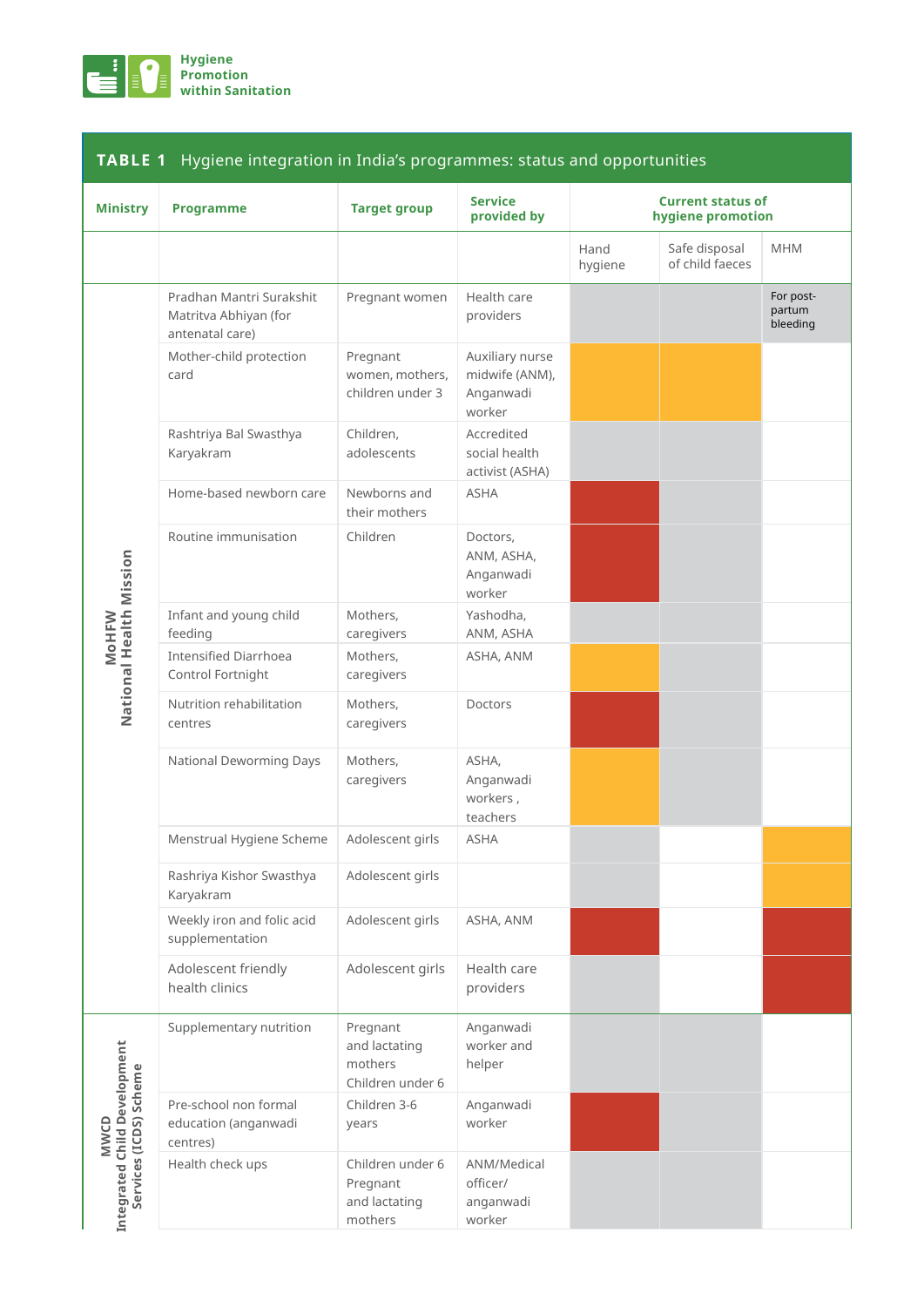| <b>Ministry</b> | <b>Programme</b>                            | <b>Target group</b>                               | <b>Service</b><br>provided by | <b>Current status of</b><br>hygiene promotion |                                  |            |
|-----------------|---------------------------------------------|---------------------------------------------------|-------------------------------|-----------------------------------------------|----------------------------------|------------|
|                 |                                             |                                                   |                               | Hand<br>hygiene                               | Safe disposal<br>of child faeces | <b>MHM</b> |
|                 | Sneha Shivir (for<br>malnourished children) | Children under 6<br>Mothers/caregivers            | ANM/anganwadi<br>worker       |                                               |                                  |            |
|                 | Poshan Andolan                              | Mothers, children<br>under 6, adolescent<br>girls | Anganwadi<br>worker           |                                               |                                  |            |
| <b>MHRD</b>     | Swachh Vidyalaya                            | School-going<br>children                          |                               |                                               |                                  |            |
|                 | National MHM<br>Guidelines for Schools      | Adolescent girls in<br>school                     |                               |                                               |                                  |            |
| <b>MDWS</b>     | Gender Guidelines                           | All                                               |                               |                                               |                                  |            |
|                 | Solid Liquid Resource<br>Management         | All                                               |                               |                                               |                                  |            |

#### **Colour key**

Currently absent, but potentially presents opportunities for integration. Mentions hygiene, but provides little or no details on hygiene promotion. Some articulation of hygiene promotion, particularly handwashing and safe disposal of child faeces. Integrates hygiene promotion or hygiene behaviour change well.

# **CONSIDERATIONS FOR INTEGRATING HYGIENE INTO HEALTH, NUTRITION AND EDUCATION POLICIES AND PROGRAMMES**

Hygiene behaviours complement efforts to provide universal access to sanitation.

Water and sanitation programmes may prioritise the following policy actions for promoting hygiene across sectors:

• Be the nodal agency to foster coordination between WASH, health, nutrition and education agencies and policies to enable integration of hygiene promotion and behaviour change into other relevant

development/social sector programmes and schemes.

- Position hygiene promotion and behaviour change, in conjunction with access to safe water and sanitation, as important disease prevention and health promotion strategies to be incorporated into ongoing health, nutrition and education programmes. Provide adequate guidance to state governments in this regard.
- Create platforms to engage multiple government departments and multi-sectoral development partners in the development of policies, plans and implementation guidelines for hygiene integration.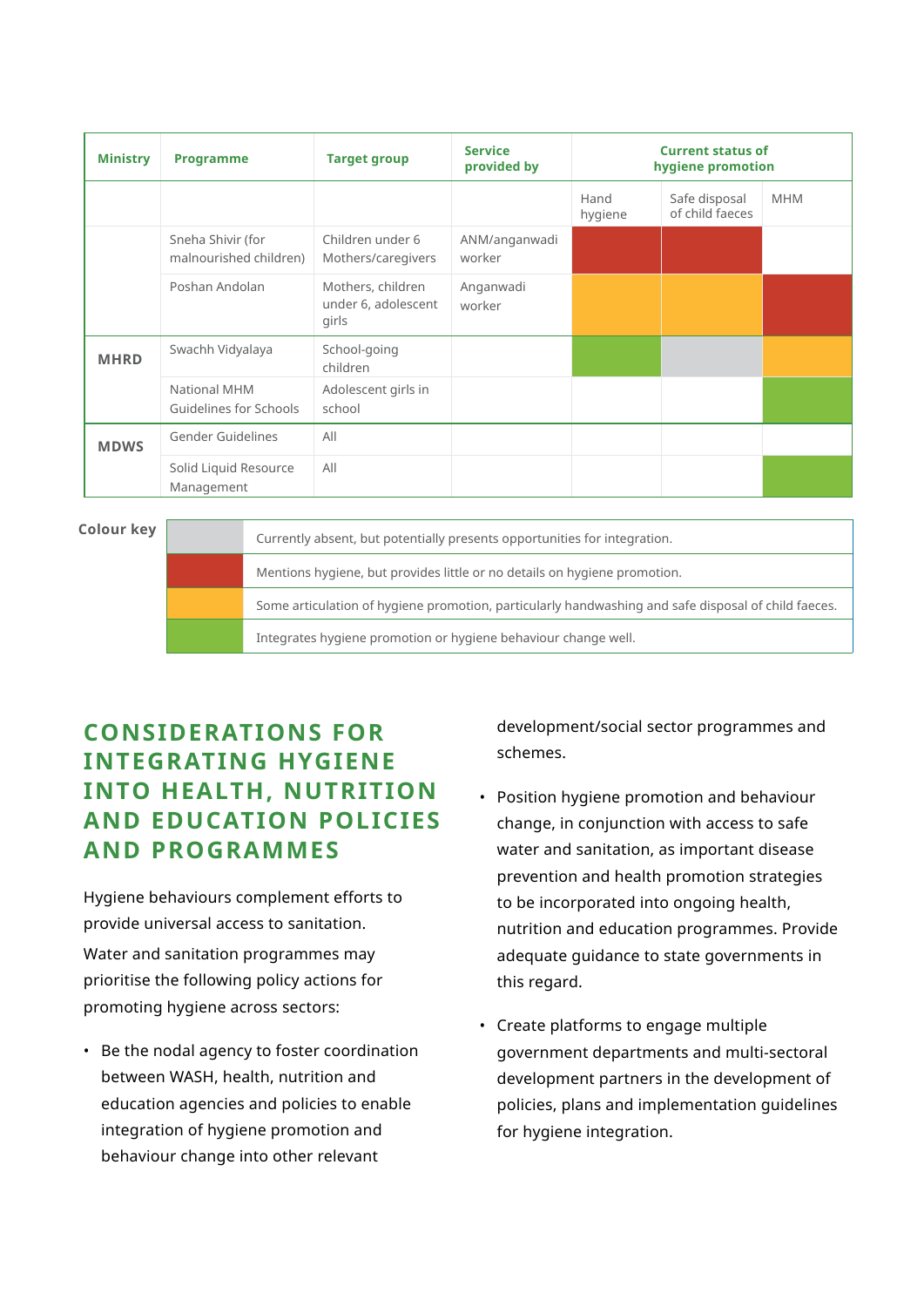

- Encourage the participation of WASH sector actors in health and nutrition forums at the national, state, district (e.g., District Health Society) and gram panchayat/village (e.g., Village Health, Sanitation, Nutrition Committee) levels.
- Co-develop standards for hygiene facilities (e.g., infrastructure) and practices with other relevant stakeholders. Include indicators on hygiene (e.g., handwashing station with soap and water) into routine monitoring and assessments of sanitation coverage and usage.
- Implement hygiene promotion campaigns on key behaviours that provide information on the importance of hygiene and tackle important barriers to engaging in such behaviours.

Other sectors addressing health, nutrition and education also provide a fertile platform for such integration. Key considerations for other government programmes are presented below:

#### **Institutional mechanisms**

- Use evidence to advocate for high-level political support for integrated crosssectoral approaches, including coordination mechanisms under the leadership of relevant ministers and administrative heads.
- Facilitate, strengthen and inform institutional structures (e.g., District Health Society) and mechanisms involving regular meetings to plan and review progress (e.g., annual Program Implementation Plans at the state level).
- Develop systems to share information and data (e.g., Common Application Software under Poshan Abhiyaan).
- Promote the involvement of multiple sectors and stakeholders in joint sector reviews (e.g., Common Review Missions under National Health Mission).

#### **Delivery mechanisms**

- Build the capacity and knowledge of swachhagrahis, frontline health workers (auxiliary nurse midwifes, accredited social health activists, or ASHA, and anganwadi workers), teachers and caregivers in the intersections between health, nutrition, education and WASH, with the aim of shaping them as hygiene promoters for different community groups.
- Strengthen community outreach programmes (e.g. embedding hygiene promotion into sanitation campaigns, routine immunisation, Integrated Child Development Services, and integrated management of childhood illness approaches).
- Use institutional settings (e.g. sub-centres and primary health centres, schools, anganwadi centres) and health promotion events (e.g., Immunisation drives, National Deworming Day, Intensified Diarrhoea Control Fortnight, and village health and nutrition days) as entry points for integrated programmes and hygiene promotion.

#### **Intervention strategies**

• Focus on changing hygiene behaviour rather than improving knowledge of hygiene practices.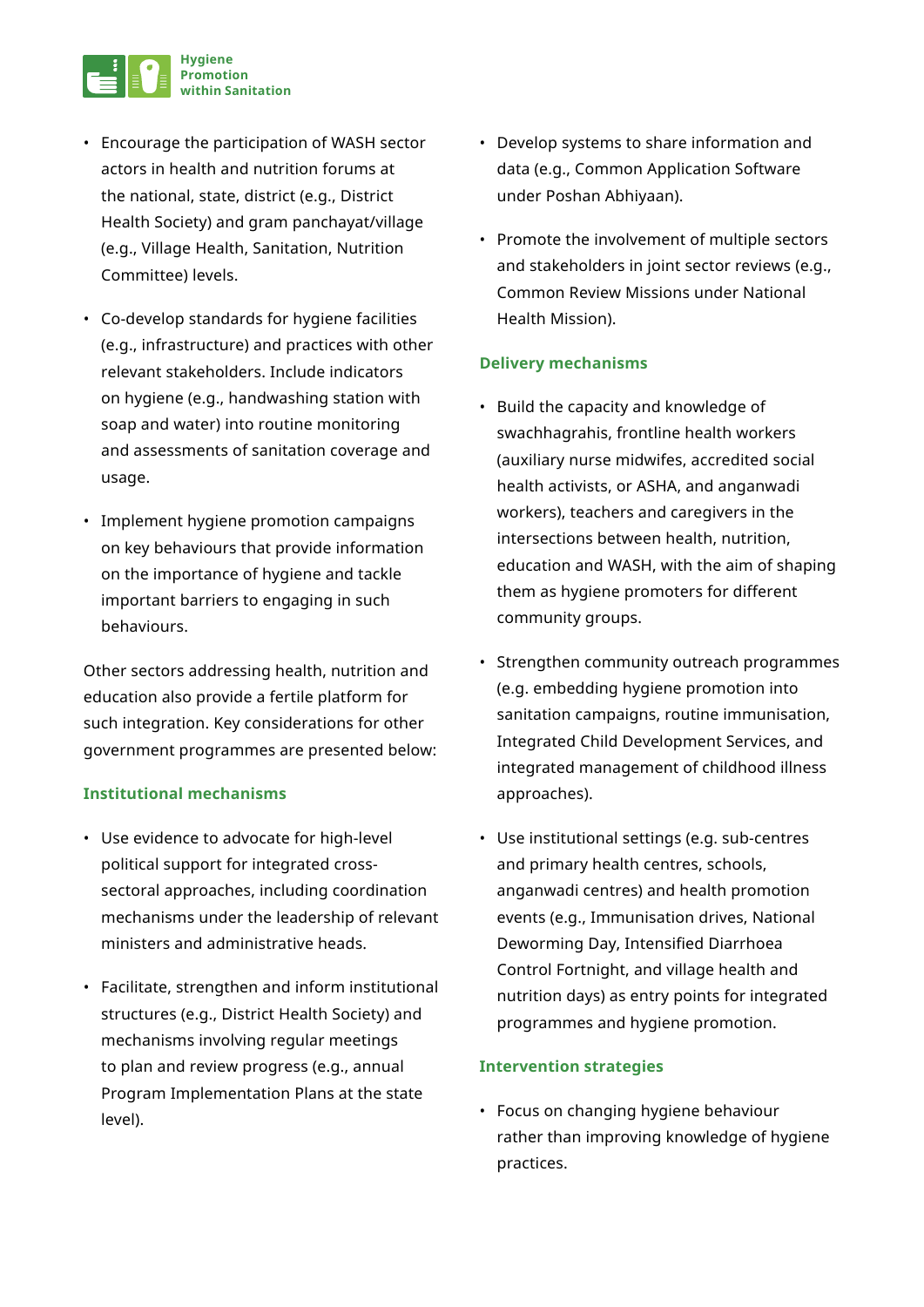- Target multiple key hygiene behaviours: latrine use, washing hands with soap, safe disposal of child faeces, food hygiene, safe storage and handling of drinking water.
- Target caregivers of young children at homes and in anganwadis, teachers, cooks and helpers in schools for hand hygiene and safe disposal of child faeces.
- Reach out to adolescents both in school and out of school, and key influencers such as mothers.
- At the very minimal, include key hygiene messages as a part of ongoing information, education and communication (IEC) material used in the delivery of sanitation, health and nutrition programmes directed at pregnant women, mothers and caregivers of children under five, and adolescent girls.
- Use visual cues or reminders at strategic places (toilet, handwashing station and eating space) to encourage handwashing in a correct manner, and use and proper disposal of menstrual hygiene products.
- Demonstrate hygiene behaviour (e.g., handwashing steps, how to help young children use the latrine).
- Use behaviour-change strategies to sustain hygiene behaviours critical to child health.
- In addition to preventative approaches, include WASH interventions in the treatment and management of severe and moderate acute malnutrition (e.g. household water treatment kits, hygiene promotion to caregivers).

#### **Financing**

- Estimate the financial needs realistically and ensure that financing is available for hygiene-related hardware (e.g., handwashing stations with water and soap, child-friendly toilets and potties, safe disposal options for menstrual waste, operations and maintenance for hardware), software (e.g., IEC material, hygiene promotion campaigns), capacity building of frontline workers and teachers, and routine monitoring of hygiene behaviours in all multi-sectoral nutrition, health, education and WASH plans.
- Attract and channelise donor support for multi-sectoral hygiene action under nutrition, health, education and WASH plans.

#### **Monitoring and evaluation**

- Establish and share common nutrition, health and WASH indicators, and incorporate them into relevant monitoring platforms.
- Incorporate research, including operational research, into nutrition, health and WASH programmes.
- Document programmatic experience and share lessons nationally, regionally and globally.

#### **Equity and inclusion**

• Using data, identify those communities or areas that have poor access to health, nutrition and WASH services, and devise strategies to reach out to these communities with comprehensive interventions.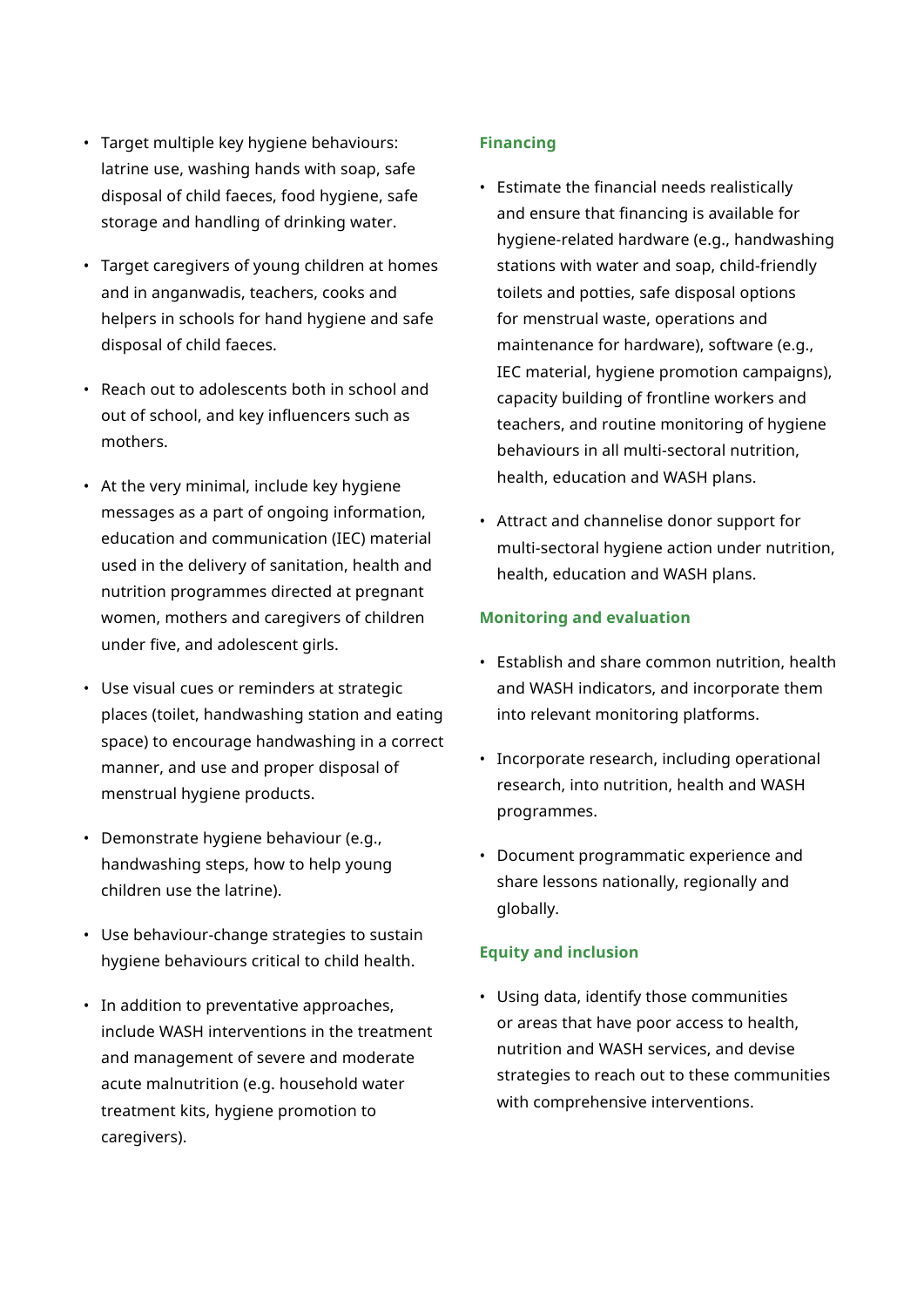

# **REFERENCES**

<sup>1</sup> WaterAid. (2016). Caught Short: How a lack of toilets and clean water contributes to malnutrition. United Kingdom: WaterAid.

<sup>2</sup>Fischer Walker, C. L., Rudan, I., Liu, L., Nair, H., Theodoratou, E., & Bhutta, Z. A., ... Black, R. E. (2013). Global burden of childhood pneumonia and diarrhoea. The Lancet, 381(9875), 1405-1416. https:// doi.org/10.1016/S0140-6736(13)60222-6

<sup>3</sup> Million Death Study Collaborators. (2010). Causes of neonatal and child mortality in India: a nationally representative mortality survey. The Lancet, 376(9755), 1853–1860. https://doi.org/10.1016/S0140- 6736(10)61461-4.

<sup>4</sup> Townsend J., Greenland K., & Curtis V. (2016). Costs of diarrhoea and acute respiratory infection attributable to not handwashing: the cases of India and China. Tropical Medicine & Internal Health. 22(1), 74-81. https://doi.org/10.1111/tmi.12808.

<sup>5</sup> Greenland K., Cairncross S., Cumming O. & Curtis V. (2013). Can we afford to overlook hand hygiene again? Tropical Medicine & International Health, 18(3), 246–249. https://doi.org/10.1111/tmi.12055

<sup>6</sup> International Institute for Population Sciences (IIPS) & ICF. (2017). National Family Health Survey (NFHS-4), 2015-16. Mumbai, India: IIPS.

<sup>7</sup> WaterAid. (2017). Spotlight on handwashing in rural India. WaterAid. Retrieved from http:// wateraidindia.in/wp-content/uploads/2017/10/Handhygiene-study-1.pdf

8 Global Handwashing Partnership. (2018). The State of Handwashing in 2017: Annual Research Summary. Retrieved May 5, 2018 from https://globalhandwashing.org/wp-content/ uploads/2018/05/The-State-of-Handwashing-in-2017\_ Final tc.pdf

<sup>9</sup> Odu O. O., Emmanuel E. E., Amu E. O., Deji S., Dada S. A., & Marcus O. (2017). Practice of effective hand washing and associated factors among caregivers of infants attending infant welfare clinics in Ado-Ekiti, Ekiti State, Nigeria. British Journal of Medicine and

Medical Research. 19(11), 1-8.

<sup>10</sup> Dreibelbis R., Kroeger A., Hossain K., Venkatesh M., & Ram P. K. (201). Behavior Change without Behavior Change Communication: Nudging Handwashing among Primary School Students in Bangladesh. International Journal of Environmental Research and Public Health. 13(1), 129. https://doi.org/10.3390/ ijerph13010129.

<sup>11</sup> Mbakaya, B. C., Lee, P. H., & Lee, R. L. T. (2017). Hand Hygiene Intervention Strategies to Reduce Diarrhoea and Respiratory Infections among Schoolchildren in Developing Countries: A Systematic Review. International Journal of Environmental Research and Public Health, 14(4), 371. http://doi. org/10.3390/ijerph14040371

<sup>12</sup> World Health Organization. (2009). A Guide to the Implementation of the WHO Multimodal Hand Hygiene Improvement Strategy. Retrieved from http://www.who.int/gpsc/5may/Guide\_to\_ Implementation.pdf

13 Seimetz E., Kumar S., & Mosler H-J. (2016). Effects of an awareness raising campaign on intention and behavioural determinants for handwashing. Health Education Research. 31(2), 109-120. https://doi. org/10.1093/her/cyw002.

<sup>14</sup> Gautam, O. P., Schmidt, W.-P., Cairncross, S., Cavill, S., & Curtis, V. (2017). Trial of a Novel Intervention to Improve Multiple Food Hygiene Behaviors in Nepal. The American Journal of Tropical Medicine and Hygiene, 96(6), 1415–1426. http://doi.org/10.4269/ ajtmh.16-0526

<sup>15</sup> Global Handwashing Partnership. (2017). The State of Handwashing in 2016: Annual Review. Retrieved from http://globalhandwashing.org/wp-content/ uploads/2017/03/The-State-of-Handwashing-in-2016. pdf

<sup>16</sup> Velleman Y., Greenland K., & Gautam O. P. (2013). An opportunity not to be missed – immunisation as an entry point for hygiene promotion and diarrhoeal disease reduction in Nepal. Journal of Water, Sanitation and Hygiene for Development, 3(3), 459- 466. https://doi.org/10.2166/washdev.2013.085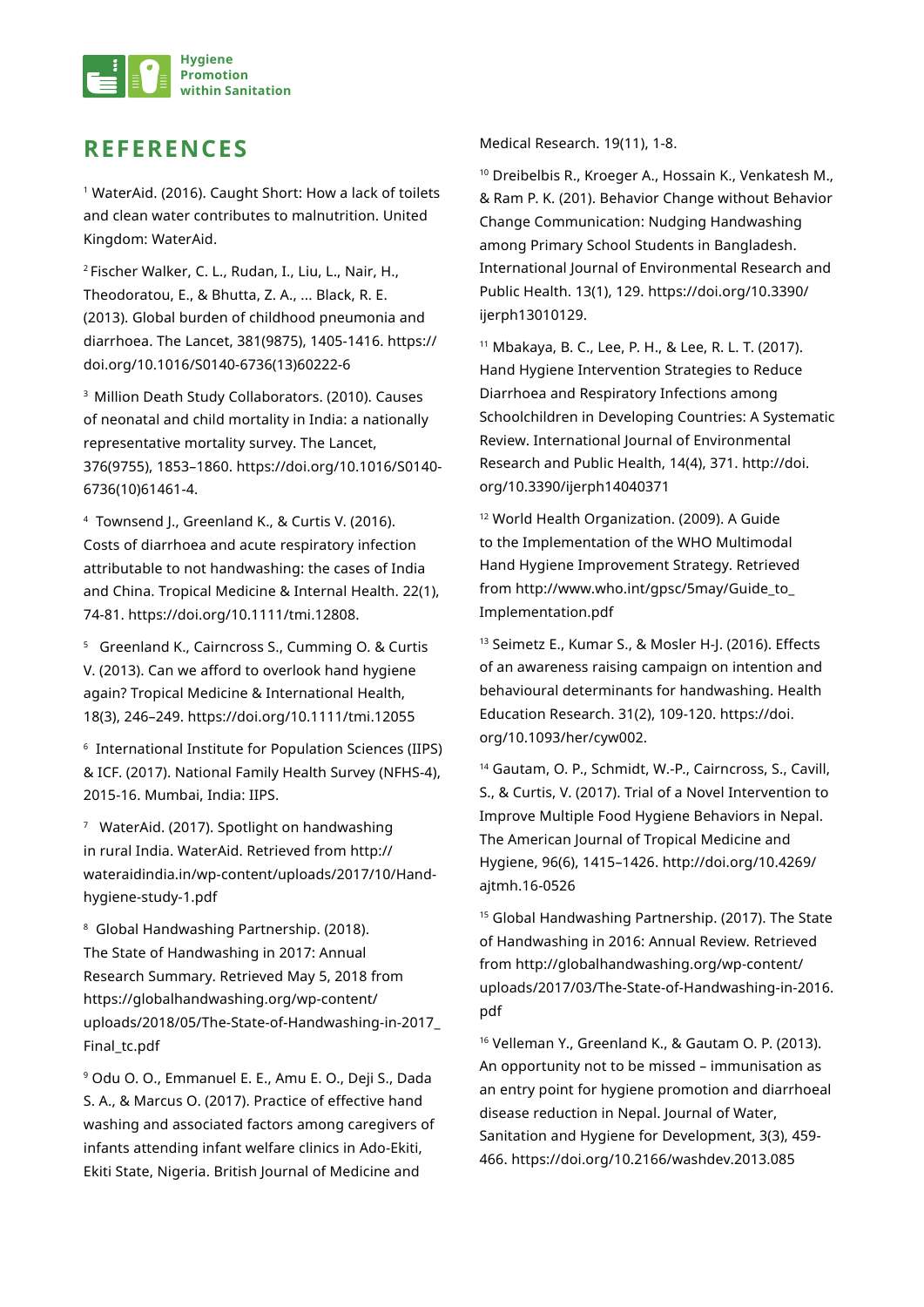<sup>17</sup> The endline evaluation has been completed, but the final report is not available for public distribution. For further information, contact Dr. Om Prasad Gautam, WaterAid: OmPrasadGautam@wateraid.org

18 World Health Organization & United Nations Children's Fund. (2006). Core Questions on Drinking-Water and Sanitation for Household Surveys. Geneva, Switzerland: Authors. Retrieved August 5, 2018 from http://www.who.int/water\_sanitation\_health/ monitoring/oms\_brochure\_core\_questionsfinal24608. pdf

<sup>19</sup> Gil A., Lanata C., Kleinau E., & Penny M. (2004). Children's Feces Disposal Practices in Developing Countries and Interventions to Prevent Diarrheal Diseases. Washington DC: Environmental Health Project, USAID

<sup>20</sup> Routray, P., Schmidt, W.-P., Boisson, S., Clasen, T., & Jenkins, M. W. (2015). Socio-cultural and behavioural factors constraining latrine adoption in rural coastal Odisha: an exploratory qualitative study. BMC Public Health, 15, 880. http://doi.org/10.1186/s12889-015- 2206-3

<sup>21</sup> Freeman, M.C., Majorin, F., Boisson, S., Routray, P., Torondel, B., & Clasen, T. (2016). The impact of a rural sanitation programme on safe disposal of child faeces: a cluster randomised trial in Odisha, India. Transactions of The Royal Society of Tropical Medicine and Hygiene, 110(7), 386–392. https://doi. org/10.1093/trstmh/trw043

<sup>22</sup> International Institute for Population Sciences (IIPS) and ICF. (2017). National Family Health Survey (NFHS-4), 2015-16. Mumbai, India: IIPS.

<sup>23</sup> Walker, C. L. F., Rudan, I., Liu, L., Nair, H., Theodoratou, E., Bhutta Z. A., ... Black, R. E. (2013). Global burden of childhood pneumonia and diarrhoea. The Lancet, 381(9875), 1405–16.

<sup>24</sup> Kotloff, K. L., Nataro, J. P., Blackwelder, W. C., Nasrin, D., Farag, T. H., Panchalingam, S., ... Levine M. M. (2013). Burden and aetiology of diarrhoeal disease in infants and young children in developing countries (the Global Enteric Multicenter Study, GEMS): a prospective, case-control study. The Lancet, 382(9888), 209–22.

<sup>25</sup> Martinés, J.C., Simpson-Hébert, M., Karlin, B., Clarke, L., World Health Organization, Community Water Supply and Sanitation Unit. et al. (1993). Improving water and sanitation hygiene behaviours for the reduction of diarrhoeal disease: the report of an informal consultation. Geneva, World Health Organization. Retrieved from: http://www.who.int/ iris/handle/10665/62084

<sup>26</sup> Moya, J., Bearer, .C. F., & Etzel, R. A. (2004). Children's behavior and physiology and how it affects exposure to environmental contaminants. Pediatrics, 113(4 Suppl), 996–1006.

<sup>27</sup> Ngure, F. M., Humphrey, J. H., Mbuya, M. N. N., Majo, F., Mutasa, K., Govha, M., … Stoltzfus, R. J. (2013). Formative Research on Hygiene Behaviors and Geophagy among Infants and Young Children and Implications of Exposure to Fecal Bacteria. The American Journal of Tropical Medicine and Hygiene, 89(4), 709–716. http://doi.org/10.4269/ajtmh.12-0568

<sup>28</sup> George, C. M., Oldja, L., Biswas, S., Perin, J., Lee, G. O., Kosek, M., … Faruque, A. G. (2015). Geophagy Is Associated with Environmental Enteropathy and Stunting in Children in Rural Bangladesh. The American Journal of Tropical Medicine and Hygiene, 92(6), 1117–1124. http://doi.org/10.4269/ ajtmh.14-0672

<sup>29</sup> Traoré, E., Cousens, S., Curtis, V., Mertens, T., Tall, F., Traoré, A., … Chiron, J. P. (1994). Child defecation behaviour, stool disposal practices, and childhood diarrhoea in Burkina Faso: results from a case-control study. Journal of Epidemiology and Community Health, 48(3), 270–275.

<sup>30</sup> Mertens, T. E., Jaffar, S., Fernando, M. A, Cousens S. N., & Feachem R. G. (1992). Excreta disposal behaviour and latrine ownership in relation to the risk of childhood diarrhoea in Sri Lanka. International Journal of Epidemiology, 21(6), 1157–64.

<sup>31</sup> Siziya, S., Muula, A. S., & Rudatsikira, E. (2009). Diarrhoea and acute respiratory infections prevalence and risk factors among under-five children in Iraq in 2000. Italian Journal of Pediatrics, 35, 8. http://doi. org/10.1186/1824-7288-35-8